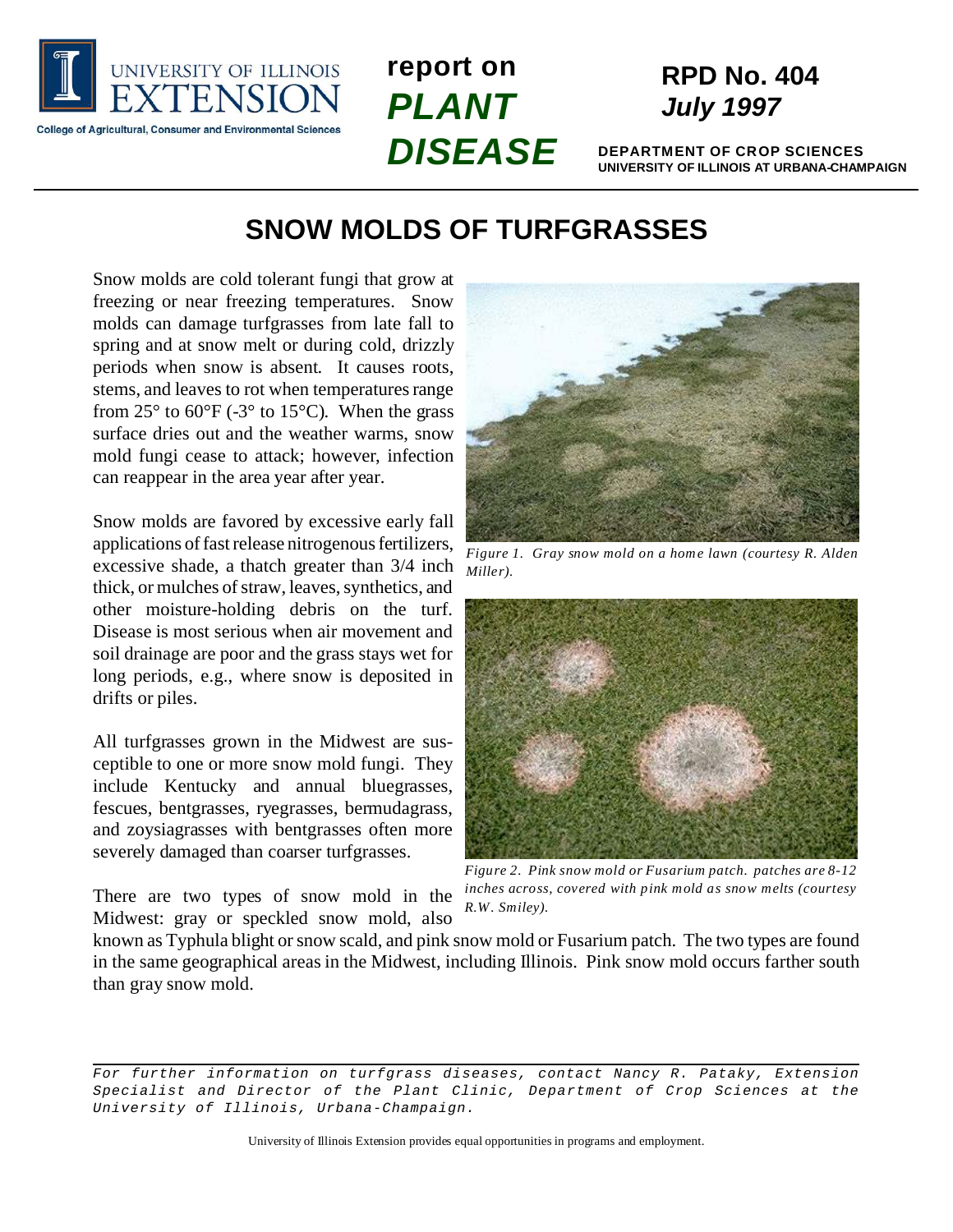#### **GRAY SNOW MOLD OR TYPHULA BLIGHT**

Gray or speckled snow mold is caused by the fungus *Typhula incarnata* and three varieties of *typhula ishikariensis*. A deep and prolonged snow cover on unfrozen soil, tall grass matted down, and unbalanced nitrogen fertilization produces favorable conditions for disease development. The fungus (or fungi) are less active while the turf and soil are frozen. In early spring, when the snow melts and the turf thaws, the fungus may again become active, and diseased patches may enlarge. As the weather warms and the turf dries, *Typhula* becomes dormant until mid to late autumn. The optimum temperature for infection is between 30° and 45°F (-1° to 7°C). All northern turfgrasses are susceptible, with bentgrasses and annual bluegrass being most susceptible. Kentucky bluegrass cultivars differ in resistance to the *Typhula fungi*. The fine leaved fescues are commonly more resistant than are Kentucky bluegrasses and especially bentgrasses.



*Figure 3. Sclerotia of the gray snow mold fungus (Typhula) embedded in grass leaves (courtesy Dr. R.E. Partyka).*

#### **Symptoms**

After snow melt, gray snow mold appears as roughly circular, white to grayish white areas with regular margins that coalesce to form areas up to 2 or 3 feet in diameter (Figure 1). The disease is active where the snow is melting. Several spots may merge, forming large, irregular, straw-colored dead areas. The

wet grass may be matted together and covered at first with a fluffy, grayish white mold (mycelium) that is speckled with numerous pale to dark brown or black sclerotia (Figure 3). The mold soon turns bluish gray to almost black. At other times a silvery membraneous crust develops over the injured turf. When conditions favor disease development, large turf areas may be killed but commonly, only the leaves are killed and new leaves form from the over wintered plant crowns. Old gray mold "scars" may be evident until May or early June (Figure 4).



*Figure 4. Sporocarps of typhula incarnata, a common gray snow mold fungus (courtesy Noel Jackson).*

#### **Disease Cycle**

After the period of active mycelial growth when the snow melts, the *Typhula* fungi produce small (0.2 to 5 mm), roundish or flattened, orange yellow to tan or reddish brown, chocolate brown, or black survival structures called sclerotia. (The sclerotia of *T. ishikariensis* are tiny and black when mature). The hard sclerotia are embedded in or attached to the leaves and crowns of diseased plants (Figure 3) and lie dormant during the following summer and early autumn. The sclerotia germinate in cold, wet weather or after autumn snow melt to produce delicate, pink to grayish white, spore bearing sporocarps up to 20 mm tall or hyphae with clamp connections that infect all tissues of the grass plant and start the disease cycle once again. the fungi spread by movement of sclerotia, or by windborne basidiospores produced by the clublike sporocarps, splashing or flowing water, turf equipment, and shoes. *Typhula* fungi that infect grasses are not seedborne.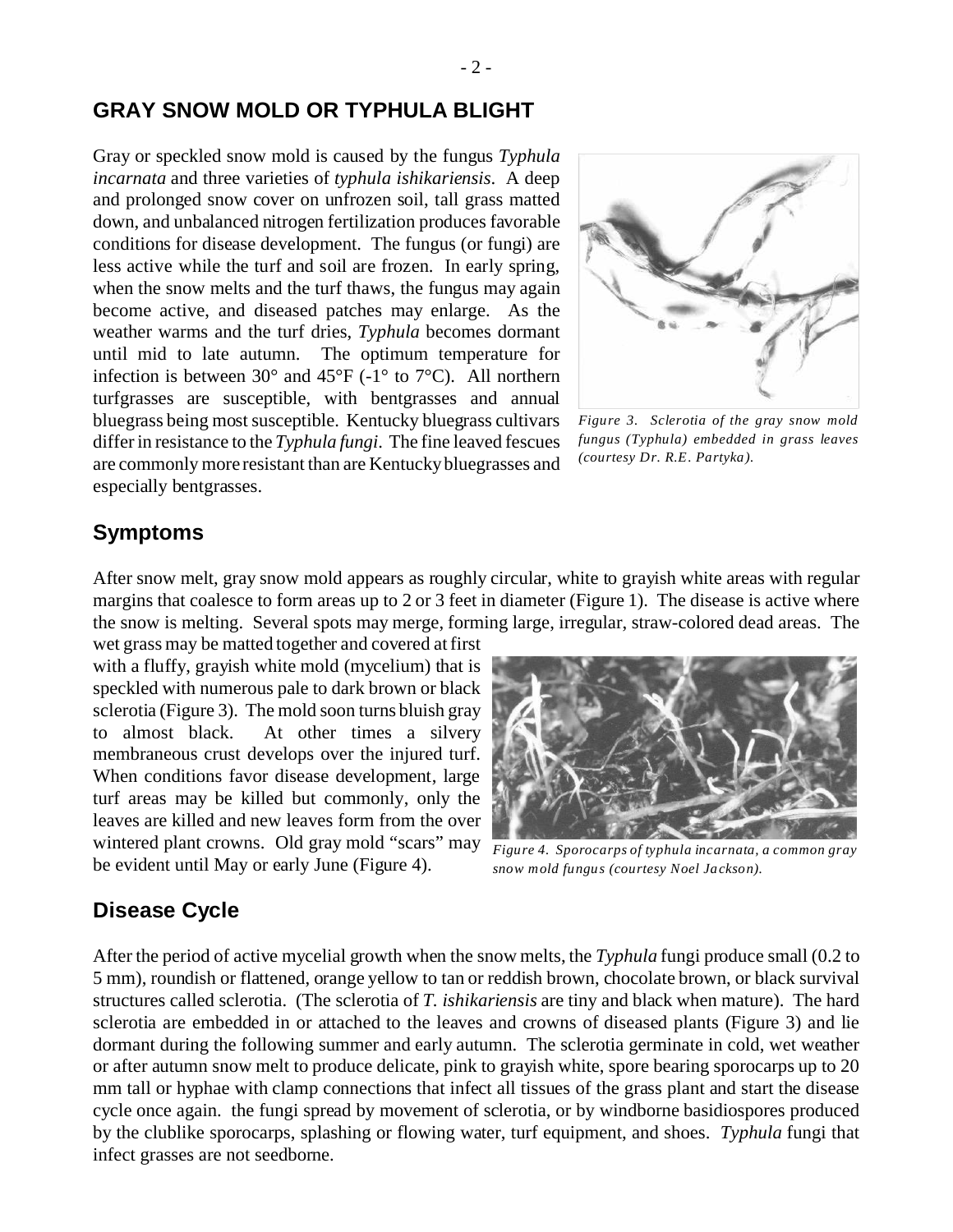Cultivars of Kentucky bluegrass resistant to one or more *Typhula* fungi include Adelphi, Baron, Bonnieblue, Galaxie, Glade, and Monopoly. Very susceptible Kentucky bluegrasses include Fylking, Merion, Nugget, Pennstar, and South Dakota Common or Certified. The red fescues are, in general, more resistant to gray snow mold than are Kentucky bluegrass and bentgrasses. Atlanta chewings fescue is resistant. Boreal and Reptans are highly resistant red fescues; Dawson is moderately resistant. Perennial ryegrasses that are resistant or moderately resistant include Delray, NK-200 and Pennfine.

### **PINK SNOW MOLD OR FUSARIUM PATCH**

Pink snow mold is caused by *Microdochium nivale* (synonyms - *Fusarium nivale* and *Gerlachia nivalis*). This disease is common and troublesome in northern areas where prolonged periods of wet, cool weather occur from autumn to middle or late spring and early summer. Fusarium patch disease in these areas often occurs in the absence of snow and is favored by cool or cold wet weather when grass growth is retarded. Patches of the disease, which persist until a snow cover develops, may increase in size, especially if the snow falls on unfrozen ground. At snow melt, on exposure to light the fungus on diseased turf turns pink, hence the name "pink snow mold." Infection, spread, and disease development occur most rapidly when the turf moisture and air humidity are high and temperatures are 30 $\degree$  to 45 $\degree$ F (-1 $\degree$  to 7 $\degree$ C); maximum about 65°F (18°C). Nearly all cool season turfgrasses, bermudagrass, and zoysiagrass are susceptible. Fine leaved fescues and tall fescue are usually not damaged as severely as annual bluegrass, bentgrasses, redtop, Kentucky bluegrass, and ryegrasses. Moderately resistant or resistant turfgrasses include Delray perennial ryegrass, Atlanta and Ruby chewings fescue, and Dawson red fescue.

### **Symptoms**

Pink snow mold or Fusarium patch disease first appears as round, water soaked spots, 1 to 3 inches in diameter, that soon turn into yellow, orange brown, or reddish brown patches with sparse or abundant mold growth. Later, they may enlarge and become ringlike, light gray or light tan patches up to about 8 inches across with an orange brown or brown border. The roughly circular patches, usually rounder and smaller than those of gray snow mold, are often pink after exposure to light (Figure 2). The spots may enlarge up to 8 or 12 inches across or merge to cover large areas.

### **Disease Cycle**

The *Microdochium* fungus is inactive when the grass is dry and the weather is warm (72°F [22°C] and above). It survives from one season to the next probably as dark aggregates of mycelium in infected grass plants or in dead grass debris and soil. There is also some evidence that the fungus is systemic within the grassplant. When temperature and moisture conditions are favorable, the fungus produces large numbers of crescent-shaped microscopic spores (macroconidia) in sticky masses. The spores are carried primarily by splashing or flowing water, air currents, turfgrass equipment, and shoes to grass leaves. Infection occurs through breathing pores (stomates). The fungus can exist and attack grasses in all soils from pH 5.5 to 7.5, but is favored by alkaline (pH greater than 7) turf surfaces.

## **Control**

1. Follow a recommended fertilizer program for your area and the grass or grasses being grown. Snow mold damage can be reduced by using balanced fertilization. Maintain high potassium and phosphorus soil test values. Avoid fertilization with nitrogen within about 6 weeks of a killing frost or when the first heavy snow is expected. Slow release forms of nitrogen fertilizer are usually